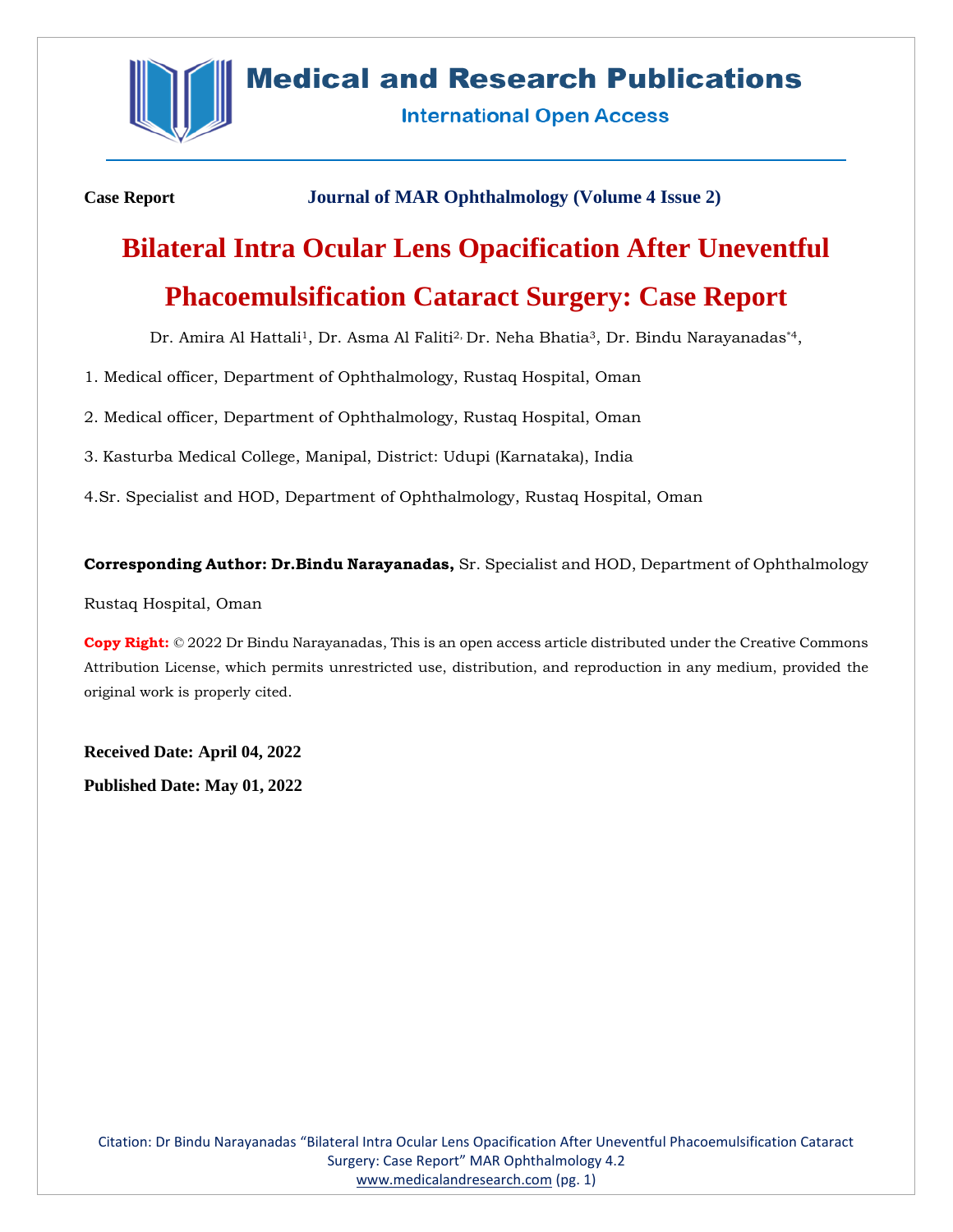## *Abstract*

*Opacification of foldable intraocular lens implants after uneventful cataract surgery is rare but recognized phenomenon and have multifactorial etiology. Severe visual loss could be a result of Intraocular lens (IOL) opacification. However, the pathogenesis is still indistinct and controversial. The main aim of this study is to report bilateral intra ocular opacification resulting in sever vision drop in both eyes.* 

*A 67 years old male with no significant past medical history who had both eyes phacoemulsification cataract surgery with posterior chamber IOL insertion. 2 months following the surgery, opacification of the IOL was seen, later on the patient was recommended for IOL replacement due to marked drop of vision.*

*In order to recover the vision, implant exchange is essential in some patients. The incidence of such unusual occurrences has to be highlighted due to the presence of new materials that are increasingly used nowadays. Additional studies are needed to define the primary causes and mechanisms of the calcification of biomaterials including IOLs.*

*Keywords: Calcification, Explantation, Intraocular Lens, Opacification, Phacoemulsification.*

#### **Case Report**

A 67-year-old man, no systemic comorbidities, came to our ophthalmology department on 20th August 2019 after having an uneventful both eyes phacoemulsification cataract surgery with a posterior chamber foldable IOL implantation done in Iran 2 months back. Best-corrected visual acuity (BCVA) was 6/24 in right eye and 6/18 in left eye. On slit lamp examination, the intraocular lens was seen uniformly hazy in both eyes [Figure-1] He was treated conservatively, but during a follow up examination later in August 2021, his visual acuity worsened to hand movement in right eye and 6/36 in left eye. Examination showed Pseudophakia with total IOL opacification bilaterally [right eye more than left eye]. Right eye fundus was not visible due to hazy media, but left eye fundus was normal, although media was hazy. Routine investigations including USG B Scan was unremarkable [Figure-2]. The patient was offered a lens exchange procedure at a tertiary care hospital.

Citation: Dr Bindu Narayanadas "Bilateral Intra Ocular Lens Opacification After Uneventful Phacoemulsification Cataract Surgery: Case Report" MAR Ophthalmology 4.2 [www.medicalandresearch.com](http://www.medicalandresearch.com/) (pg. 2)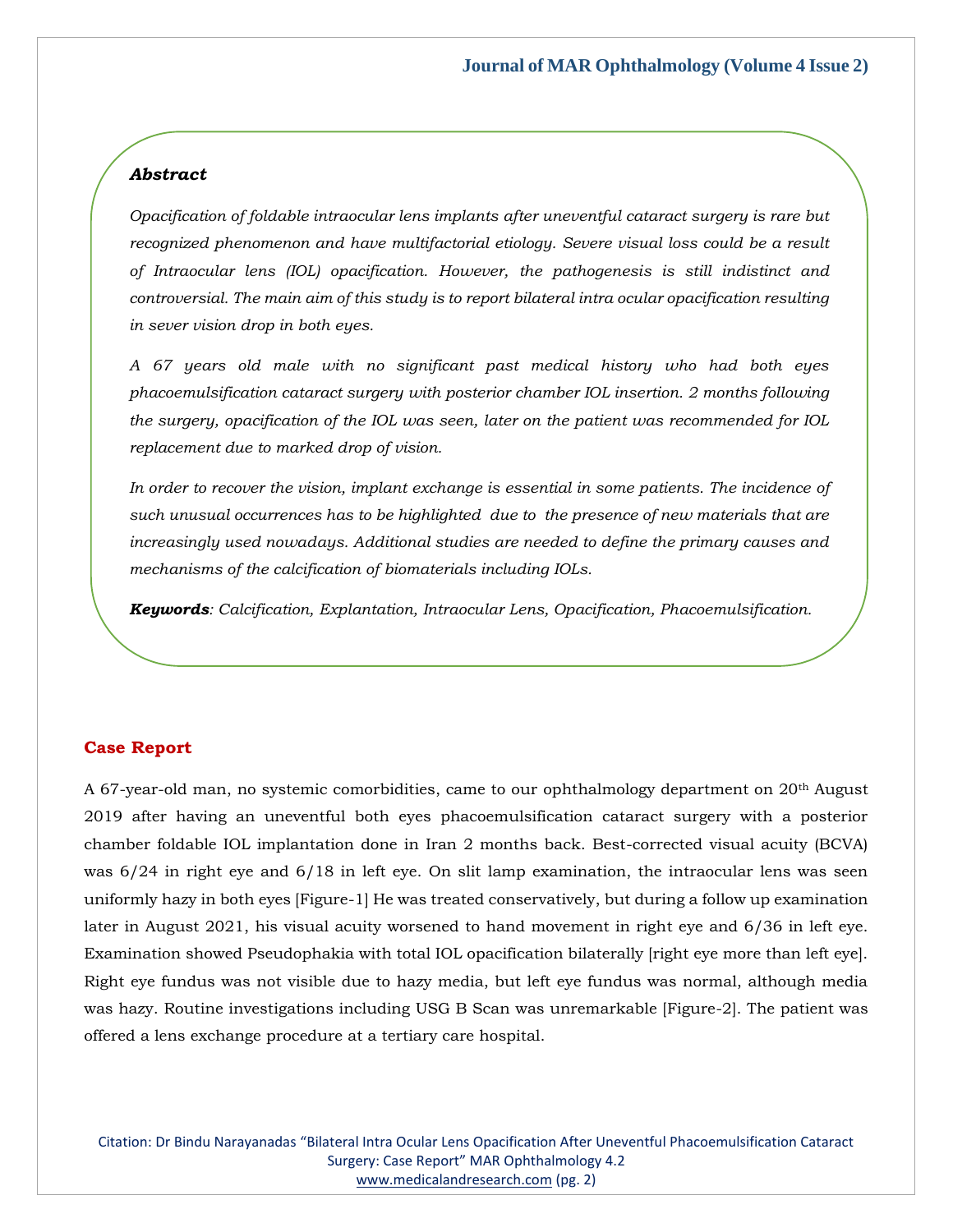

**[Figure-1: Bilateral IOL Opacification] - original**



**[Figur-2: Bilateral Normal B-Scan] - original**

Citation: Dr Bindu Narayanadas "Bilateral Intra Ocular Lens Opacification After Uneventful Phacoemulsification Cataract Surgery: Case Report" MAR Ophthalmology 4.2 [www.medicalandresearch.com](http://www.medicalandresearch.com/) (pg. 3)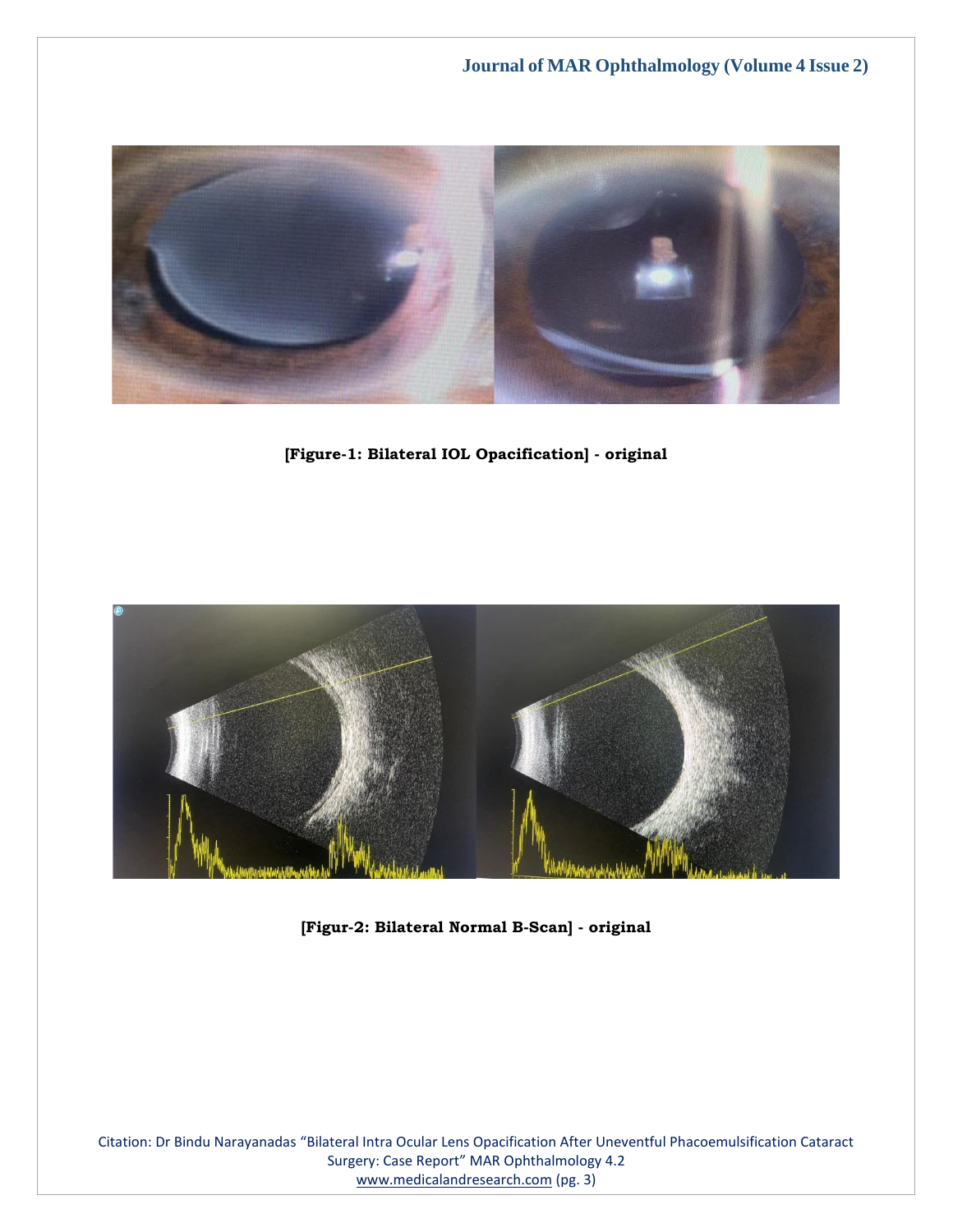#### **Discussion**

IOL opacification has been noticed by ophthalmologists for decades. in 2002, N.E. Habib et al was first to report the occurrence of opacity in Hydroview IOLs after surgery. Latest productions of foldable IOLs are existed in different designs that has different materials, such as silicon, hydrophobic acrylic, and hydrophilic acrylic. although developing opacity and deposits in these lenses is relatively rare, it's a recognized problem that should be taking into consideration. The main reasone that caused IOL opacification is found to be calcification; the development of residues containing calcium phosphate due to high amount of the aqueous humor with calcium crystals is one possible mechanism, this has been proven by many studies 1,2,3. calcification can appear on both internal as well as external surface of the IOL. Izak et al <sup>4</sup> detected two types of deposits using optical and electron microscopy which are: fine seed-like and granular deposits inside lens optics and on external and optical surface respectively detected with the help of electron and optical microscopy.

Following the initial report of IOL calcification, many cases of unsystematic calcification of various IOL surfaces and materials have been reported. Many factors are responsible for the opacification, IOL material is one of them. Hydrophobic acrylic IOLs, compared to hydrophilic IOLs, were found to have a smoother surface outline. Hydrophobic IOLs are known for diffuse opacification pattern, however hydrophilic IOLs are known for superficial opacification due to calcium deposits <sup>5</sup>. Many factors such as IOL material composition, packaging, manufacturing technique, related conditions such as simultaneous use of ocular medications, glaucoma or those leading to breakdown of the blood-aqueous barrier, can effect opacification<sup>6</sup>.

However, whether IOL opacification occurs more often in hydrophilic IOLs remains controversial. Moreover, there is no clear-cut data available to strongly support this outcome.

Ever been made to decide if one specific material or design of IOL is superior to the other. Since the mechanism of some IOL opacifications is not clear, it should not be generalized to all IOLs used in the cataract surgeries. Moreover, IOL removal remains the solitary action option for patients presenting with very severe decreased visual acuity caused by IOL calcification 7. The procedure is usually challenging and dangerous because of the close fitting of the IOL to the capsular bag.

#### **Conclusion**

Causes of foldable intraocular lens opacification are multifactorial, and the underlying pathology is still unclear. However, it is uncommon. It is important to proceed for IOL exchange in patients with decreased visual acuity in order to restore their vision. Day by day, new and various IOL materials are being used,

Citation: Dr Bindu Narayanadas "Bilateral Intra Ocular Lens Opacification After Uneventful Phacoemulsification Cataract Surgery: Case Report" MAR Ophthalmology 4.2 [www.medicalandresearch.com](http://www.medicalandresearch.com/) (pg. 4)